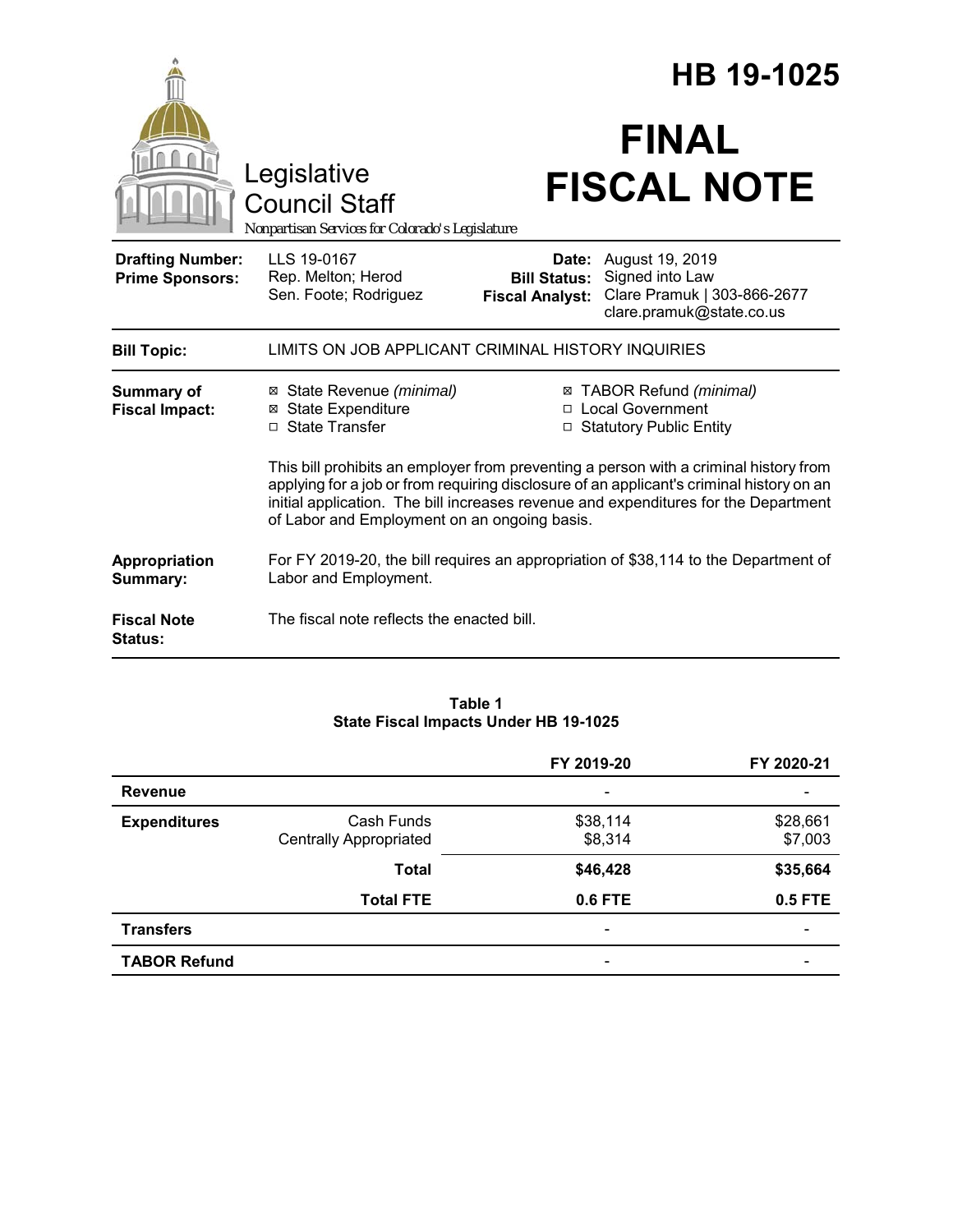August 19, 2019

## **Summary of Legislation**

Beginning September 1, 2019, for an employer with eleven or more employees, and September 1, 2021, for all employers, this bill prohibits an employer from stating in a job posting or on any form of application that a person with a criminal history may not apply. It also prohibits an employer from inquiring into or requiring disclosure of an applicant's criminal history on an initial application. These rules do not apply if an employer is advertising a position that federal, state, or local law prohibits individuals with specific criminal convictions from holding. The bill does not apply to the state, a local government, or a quasi-governmental entity, or a political subdivision of the state. The bill also exempts any employer hiring as part of a program to encourage the employment of people with criminal histories. An employer may continue to obtain a criminal background report during any stage of the hiring process.

The bill does not create a protected class under employment anti-discrimination laws or a private cause of action. All complaints alleging a violation of these rules must be filed with the Colorado Department of Labor and Employment (CDLE). CDLE must investigate any complaint received within 12 months of the alleged violation, unless the department deems the complaint to be without merit. An employer who violates the law is subject to an order requiring compliance within 30 days and the following penalties:

- first violation: a warning;
- second violation: a civil penalty of up to \$1,000; and
- third or subsequent violation: a civil penalty of up \$2,500.

CDLE must adopt rules regarding procedures for handling complaints filed against employers, including rules for providing notice to employers and requirements for retaining and maintaining relevant employment records during an investigation.

### **State Revenue**

This bill may increase revenue from penalties levied against employers that do not comply with a compliance order for a second violation or subsequent violations. No fund is identified for deposit of fines collected, so the fiscal note assumes that any revenue will be deposited into the General Fund. Fine revenue collected will be subject to TABOR.

### **State Expenditures**

This bill will increase expenditures for the CDLE by \$46,428 and 0.6 FTE in FY 2019-20 and \$35,664 and 0.5 FTE in FY 2020-21 and thereafter from the Employment Support Fund to implement and enforce the provisions of the bill. These costs are shown in Table 2 and described below.

**Department of Labor and Employment.** The fiscal note assumes that the Division of Labor Standards and Statistics in the CDLE will see an increase of between 10 to 20 complaints per month. Because the bill applies to actions committed on or after the effective date, the division will need to develop rules in a compressed time frame in order to have policies in place for addressing complaints. The fiscal note includes one-time funding for 0.1 FTE of a compliance investigator II. CDLE will require 20 hours of legal services for rulemaking, provided by the Department of Law. This minimal increase in legal services costs will be accounted for through the annual budget process, with the Department of Law billing CDLE based on its historical utilization of legal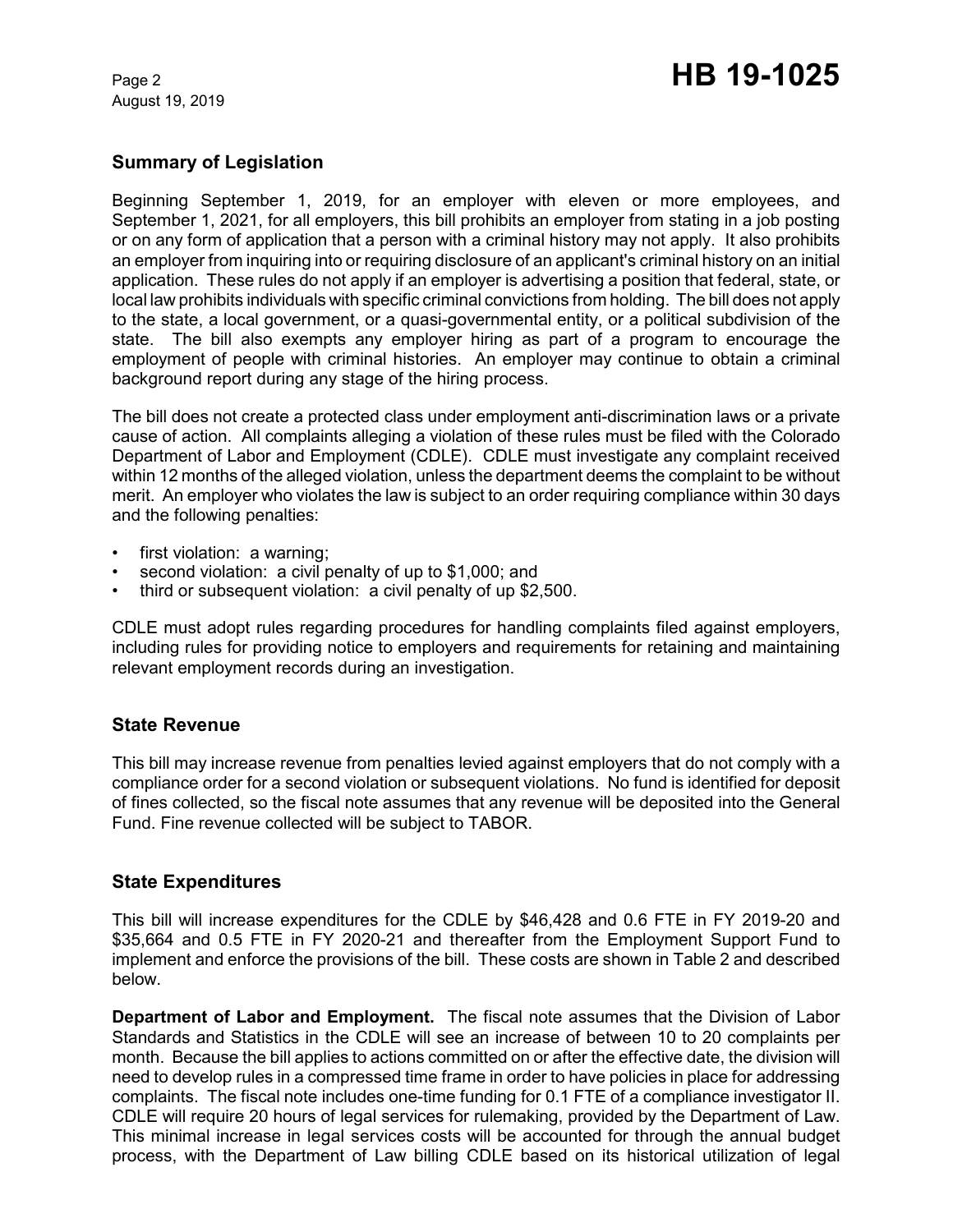August 19, 2019

services. The division requires 0.5 FTE of a compliance investigator I beginning in FY 2019-20 to investigate and resolve complaints. The costs have been prorated to reflect the bill's effective date and includes standard operating and first-year capital outlay costs.

|                                       | FY 2019-20 | FY 2020-21 |
|---------------------------------------|------------|------------|
| Department of Labor and Employment    |            |            |
| <b>Personal Services</b>              | \$32,841   | \$28,186   |
| Operating Expenses and Capital Outlay | \$5,273    | \$475      |
| Centrally Appropriated Costs*         | \$8,314    | \$7,003    |
| Total Cost                            | \$46,428   | \$35,664   |
| <b>Total FTE</b>                      | 0.6 FTE    | $0.5$ FTE  |

#### **Table 2 Expenditures Under HB 19-1025**

 *\* Centrally appropriated costs are not included in the bill's appropriation.*

**TABOR refund**. To the extent this bill increases fines paid by employer, the bill will increase state General Fund obligations for TABOR refunds in FY 2019-20. Under current law and the December 2018 forecast, the bill will correspondingly increase the amount refunded to taxpayers via sales tax refunds on income tax returns for tax year 2020. The state is not expected to collect a TABOR surplus in FY 2020-21.

**Centrally appropriated costs.** Pursuant to a Joint Budget Committee policy, certain costs associated with this bill are addressed through the annual budget process and centrally appropriated in the Long Bill or supplemental appropriations bills, rather than in this bill. These costs, which include employee insurance and supplemental employee retirement payments, are estimated to be \$8,314 in FY 2019-20 and \$7,003 in FY 2020-21.

# **Effective Date**

The bill was signed into law by the Governor on May 28, 2019, and took effect August 2, 2019.

# **State Appropriations**

For FY 2019-20, the bill requires an appropriation of \$38,114 from the Employment Support Fund and an allocation of 0.6 FTE to the Department of Labor and Employment.

# **Departmental Difference**

The CDLE estimates that this bill requires 0.8 FTE beginning in FY 2019-20 to investigate a greater number of new complaints as a result of this bill than assumed by the fiscal note. The fiscal note estimate is based on the complexity of complaints and the number of complaints received in other states with similar laws in place. The difference in expenditures is an additional \$18,879 in FY 2019-20 and \$18,323 in FY 2020-21. If the number of complaints exceed those that can be processed by the 0.5 FTE compliance investigator included in the fiscal note, it is expected that CDLE will request additional funding during the annual budget process.